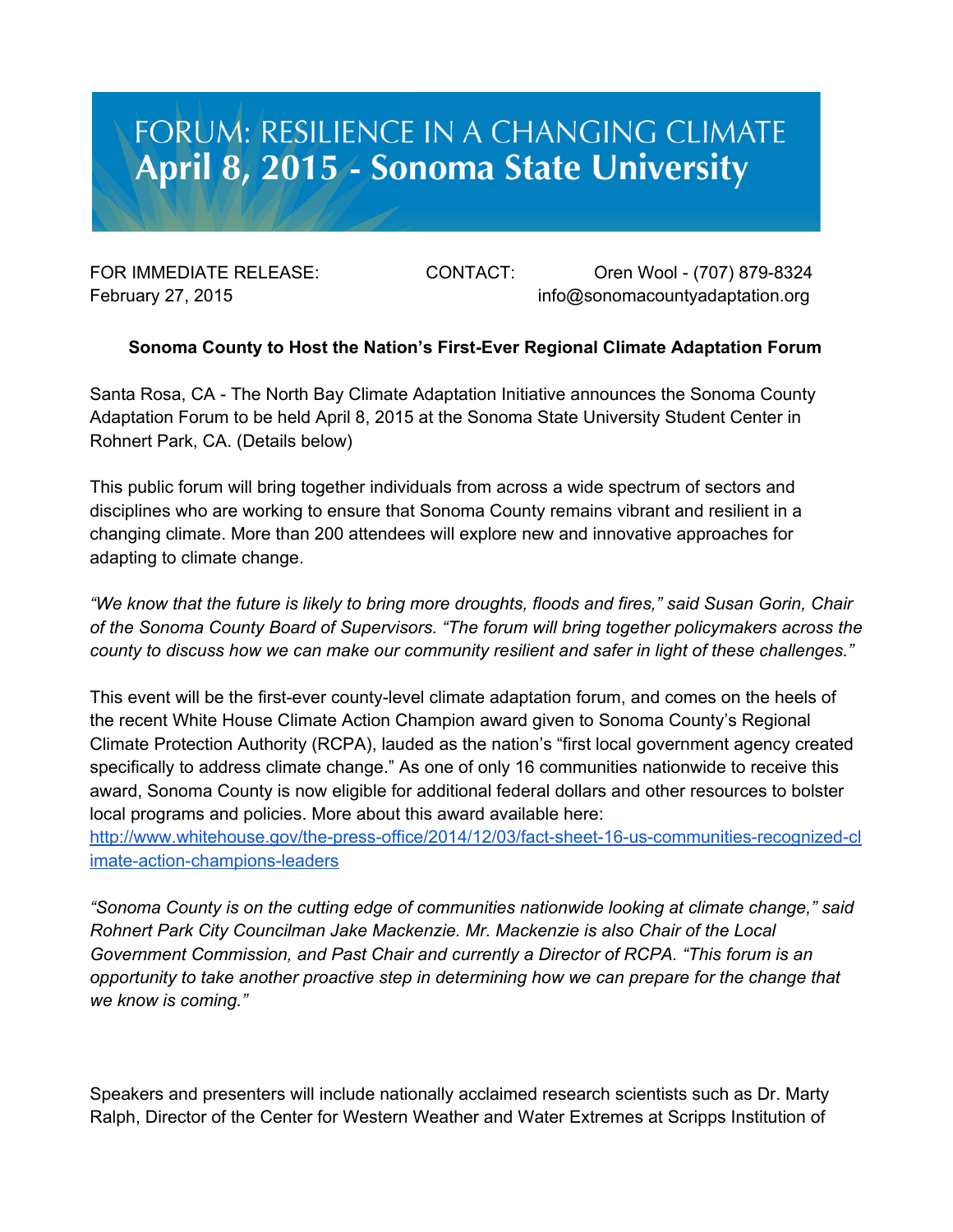Oceanography, and Dr. Julie Kalansky, Center for Western Weather and Water Extremes (CW3E) and the Scripps Institution of Oceanography.

The forum will also feature local leaders who are actively researching effects of climate change in the aspects of Sonoma County which are anticipated to be most highly impacted in the coming years, including Dr. Lisa Micheli, Executive Director of Pepperwood, co-founder of NBCAI and co-founder of Terrestrial Biodiversity and Climate Change Collaboration (TBC3), and Jay Jasperse, Chief Engineer and Director of Groundwater Management, of the Sonoma County Water Agency.

Sonoma County's local business community and city and county leaders will be interested in a session discussing how to plan and coordinate a response to climate change impacts on our built environment, public health and safety, and critical infrastructure.

*"Businesses need to proactively consider how climate change could affect their bottom line," said Justin Witt, with Brelje & Race Engineers, and a panel moderator. "Successful adaptation means preparing for both threats and opportunities. Planning is a long road and we need to get started now."*

Additional conference activities include networking opportunities, provocative 5-minute "Ignite!" presentations, and a closing keynote presentation by Dr. Glenda Humiston, appointed by President Obama to serve as the California State Director at the U.S. Department of Agriculture (USDA), Rural Development.

More information about the event agenda can be found here: <http://sonomacountyadaptation.org/agenda/>

The Sonoma County Adaptation Forum is presented by an alliance of nonprofits, agencies, and businesses working together to increase awareness of climate impacts to Sonoma County and strategies for climate resilience.

Taking the lead on this event is the North Bay Climate Adaptation Initiative (NBCAI), a coalition of natural resource managers, policy makers and scientists who are committed to working together to create positive solutions to the problem of climate adaptation for the ecosystems and watersheds of Sonoma County. NBCAI members are experts and conservation leaders drawn from natural resource science and management organizations throughout the region.

The goal of NBCAI is to foster an open conversation between technical experts, land managers and policymakers in support of effective local scale climate adaptation strategies that preserve natural resources, biodiversity, and ecosystem services. Since climate adaptation is ultimately a regional issue, NBCAI aims to pilot an approach in Sonoma County that can be extended throughout the North Bay as a whole. Community Foundation Sonoma County has been a true visionary to support the ground-breaking work of NBCAI. We appreciate their support and applaud their role in investing in the promise of Sonoma County.

Other co-organizers and sponsors include: RCPA, Sonoma County Water Agency, Sustainable SSU at Sonoma State University, County of Sonoma Energy & Sustainability Division, County of